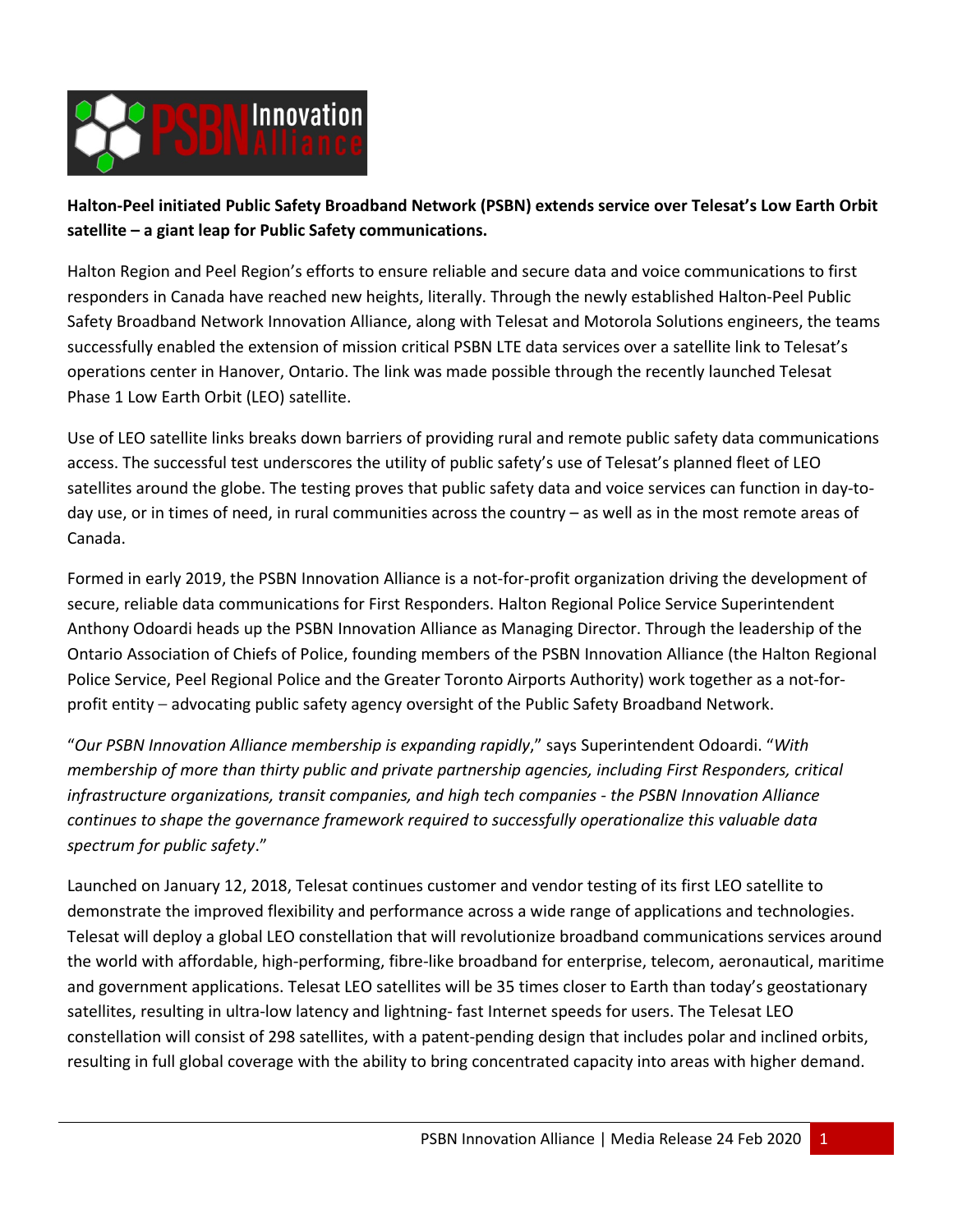"*Access to secure connectivity for data and voice services is mission critical for our public safety officers and first responders*," said Michel Forest, Telesat's Director of LEO System Engineering. "*With Telesat LEO's easy plugand-play integration with terrestrial networks, we are able to extend the geographical reach of public safety networks and also ensure communications are maintained during natural or man-made disasters that impact terrestrial wireless infrastructure*."

Peel Regional Police Chief Nishan Duraiappah, a founder of the PSBN Innovation Alliance, is encouraged by the results of this demonstration. "*Peel Police's and Halton Police's newly formed PSBN Innovation Alliance, with its growing membership of first responder organizations, is diligently working to define governance and technology to provide reliable and secure data communications for first responders and critical infrastructure operators in Ontario. This recent test is significant as we work to build a PSBN model that will provide access in urban, rural* – *and potentially the most remote areas of the country*," says Chief Duraiappah.

Halton Regional Police Service Deputy Chief Roger Wilkie says, "*The goal of public safety sector leaders is to ensure that our organizations have the tools to always succeed within our complex and challenging work environments. The PSBN Innovation Alliance has become a leader in leveraging technology and key publicprivate partnerships to explore new and innovative ways of building infrastructure that ultimately deliver critical data services. The successful testing of the Halton-Peel PSBN LTE with Telesat's LEO satellite is yet another testament to the vision and leadership of the Alliance on a national scale. This use of next-generation satellites is a game changer and the future is bright*."

This recent PSBN testing over LEO satellite systems is a significant enabler for maintaining the safety and wellbeing of Canadians. "*Our successful testing using real-world public safety applications proves that we can extend critical Public Safety Broadband communication services into any area of the country over Telesat's planned LEO network,"* says Bill Payne, Director of Information Technology, Halton Regional Police Service. "*We were able to successfully demonstrate the practical use of remote vehicle and handheld dispatch, secure messaging, police records access, and our mission critical push to talk services – all performed over Telesat's LEO communications link – a first for PSBN innovation in Canada*."

The public safety broadband network, provided by Motorola Solutions, provides uninterrupted access to mission-critical data applications including GPS, maps, pictures, videos and real-time analytics during emergency situations and day-to-day operations. It supplements the regions' mission-critical Project 25 (P25) radio network to provide police, fire and paramedics with access to important data-based information for fast, efficient response in an emergency.

"*Halton Region and Peel Region are dedicated to using the latest technology advancements to help keep their communities safe*," said George Krausz, Motorola Solutions Canada president. "*By using a high bandwidth, low latency, low earth orbit satellite to provide backhaul to their dedicated public safety broadband network, they will experience high-network availability for access to the critical data they need when traveling anywhere across the regions*."